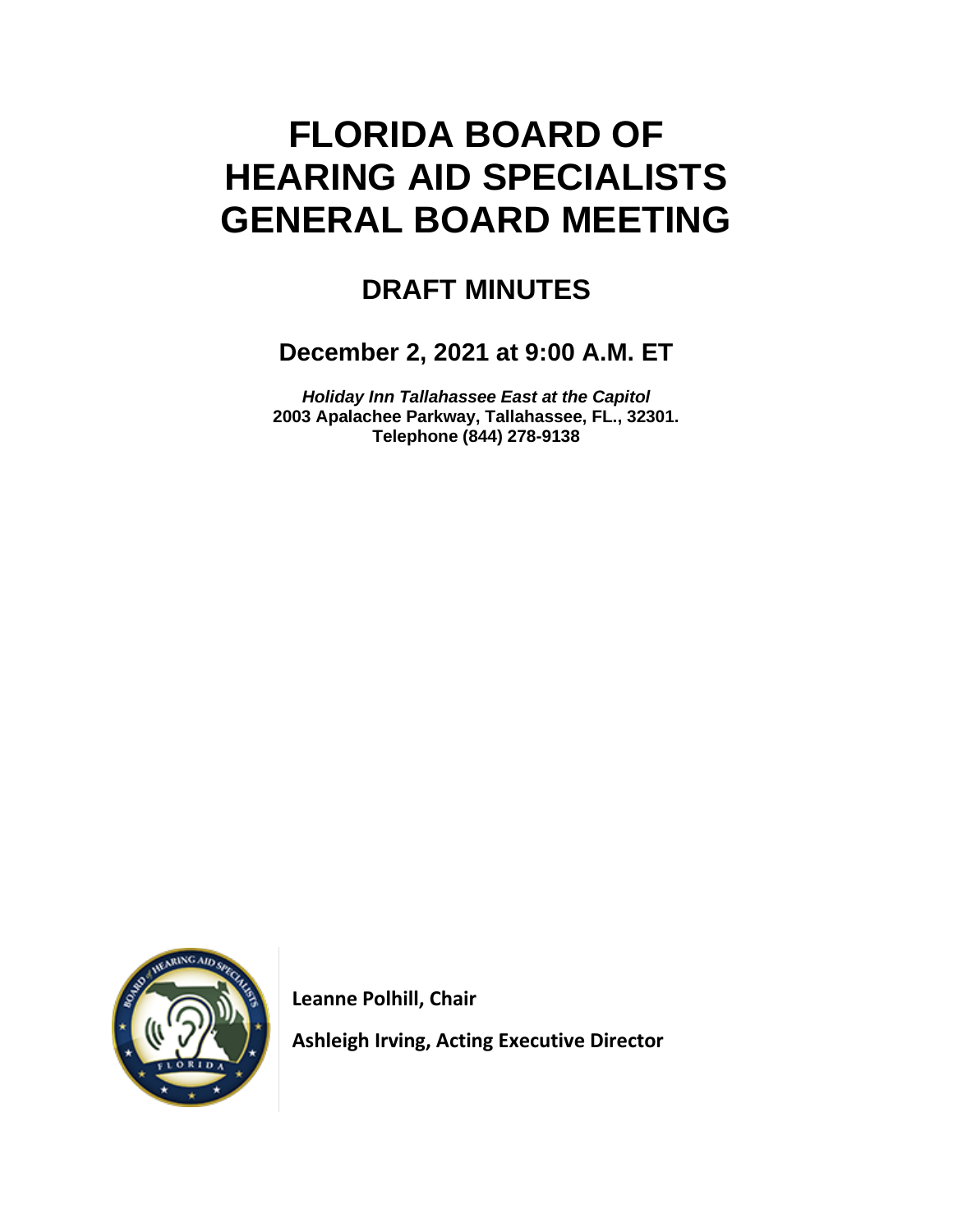

# **AGENDA**

**MEETING CALLED TO ORDER @** 9:00 a.m. by Leanne Polhill, Chair.

#### **BOARD MEMBERS PRESENT:**

Leanne E. Polhill, H.A.S., Chair Randy Ellsworth, H.A.S., Vice-Chair Pamela Dechmerowski, H.A.S. Thomas Hollern

# **BOARD MEMBERS NOT PRESENT:**

Robert Pickard, MD – Unexcused Absence

# **BOARD STAFF PRESENT:**

Ashleigh Irving, Acting Executive Director Eric Pottschmidt, MBA, Program Operations Administrator LaKeidra Fields, Regulatory Specialist III John B. Fricke, Jr., Assistant Attorney General Kimberly Marshall, Assistant General Counsel

# **UNLICENCED ACTIVITY PRESENTATION – (TS – 00:01:45 Minutes)**

Presented by Ronald Dilworth and Lourine Phillips.

# **REVIEW AND APPROVAL OF MINUTES -** July 23, 2021

- **Motion:** by Pamela Dechmerowski to approve the meeting minutes.
- **Second:** by Randy Ellsworth
- **Vote:** Passed Unanimously.

**PROSECUTOR'S REPORT –** Presented by Kimberly Marshall, Assistant General Counsel.

| <b>Case Status</b>                                           | Report<br>Date 11/16/21 |
|--------------------------------------------------------------|-------------------------|
| Total cases open/active in<br><b>Prosecution Services:</b>   | З                       |
| Cases in Emergency Action<br>Unit:                           | O                       |
| Cases under legal review:                                    | 1                       |
| Cases awaiting supplemental<br>investigation/expert opinion: | n                       |
| Cases with PCP<br>recommendation:                            | n                       |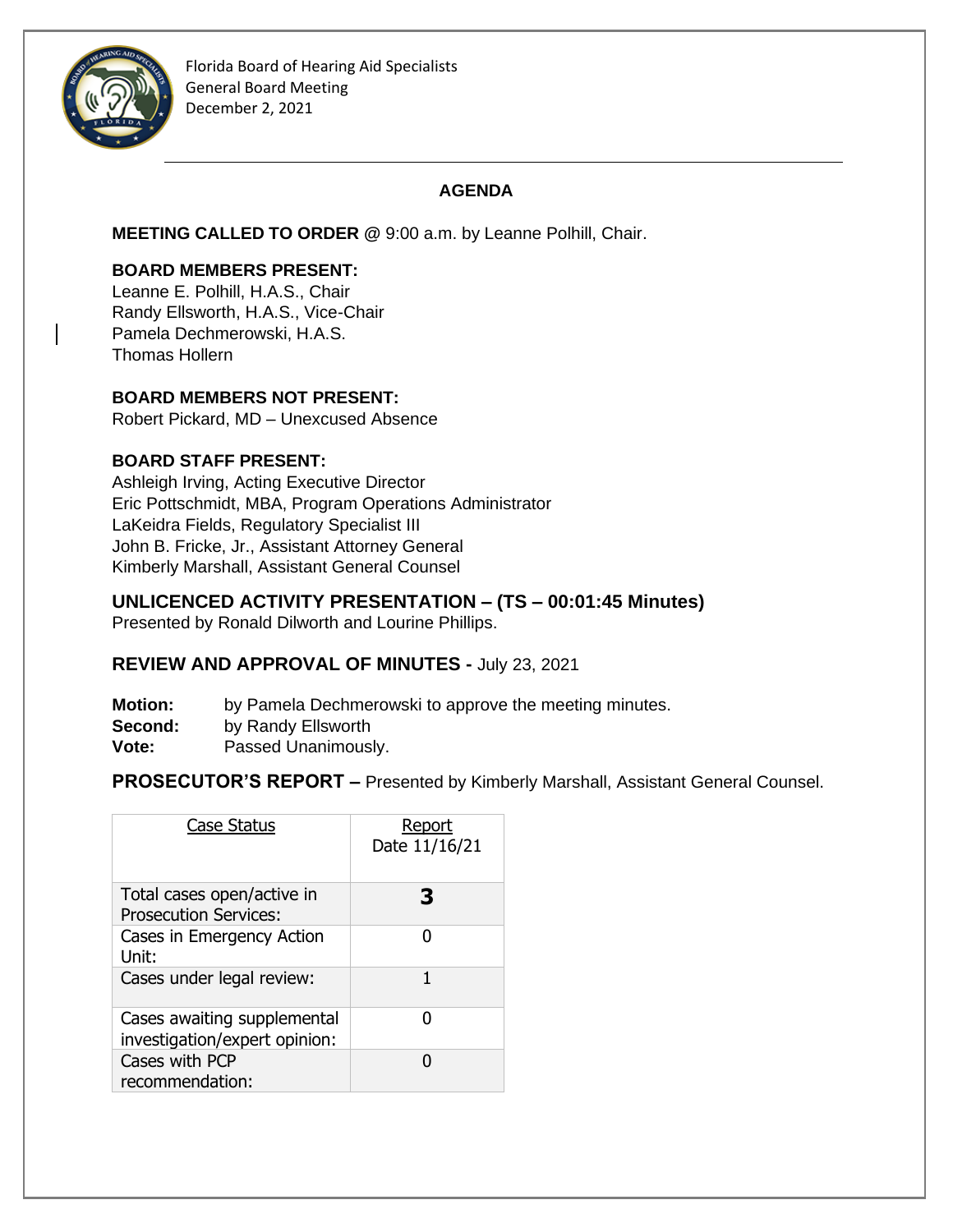

Florida Board of Hearing Aid Specialists General Board Meeting December 2, 2021

| Cases where probable cause<br>has been found: |   |
|-----------------------------------------------|---|
| Cases where DOAH has been<br>requested:       |   |
| Cases pending before DOAH:                    |   |
| Cases on Board meeting<br>agendas:            | 1 |
| Cases on appeal:                              |   |
| <b>Cases older than one</b><br>year: *        | 7 |

The Department requested that the Board authorize the continued prosecution of the year and older cases.

Motion: by Randy Ellsworth to allow PSU to continue to prosecute 1 year and older cases. Second: by Pamela Dechmerowski Vote: Passed Unanimously

# **REPORTS**

**Chair's Report - Leanne E. Polhill –** Nothing to report.

**Vice Chair's Report - Randy Ellsworth -** Nothing to report.

**Executive Director's Report – Ashleigh Irving**

*Legislative Update* – Currently, no legislation is impacting the profession of Hearing Aid Specialist. Legislative Session scheduled to start January 11, 2022.

*Financial Report* – Nothing to report.

#### *2022 Delegation of Authority*

**Motion:** by Randy Ellsworth to approve 2022 Delegation of Authority. **Second:** by Pamela Dechmerowski **Vote:** Passed Unanimously.

#### **Board Counsel's Report - John B. Fricke, Jr. (TS – 00:16:10 Minutes)**

*Joint Administrative Procedures Committee Letter – 64B6-7.002, .003, .007, and .008, F.A.C.*

Discussion to consider language changes to 64B6-7.003, F.A.C. – Stricken from the title caption – "Suspension or failure to pay language".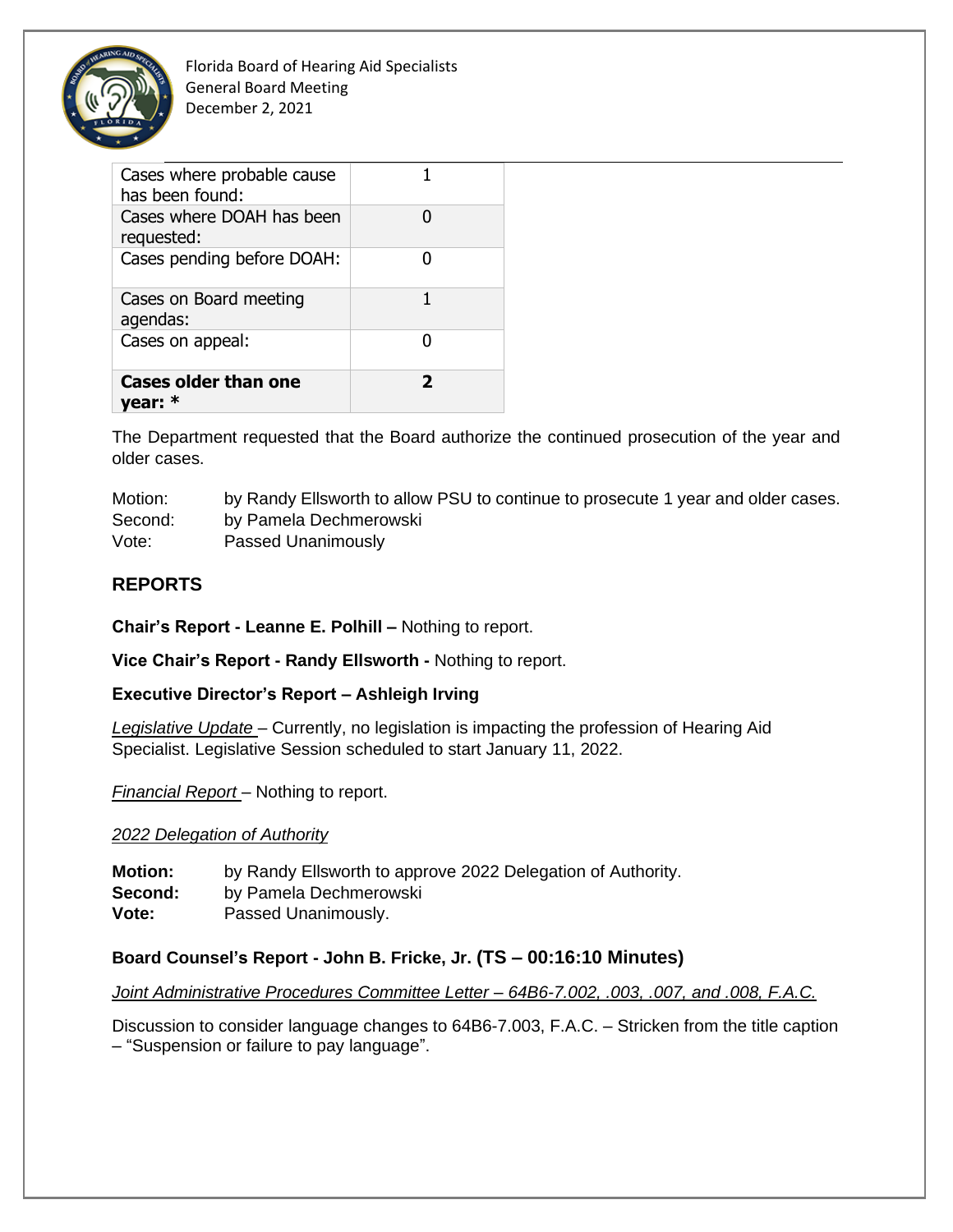

After discussion, the following action was taken:

**Motion:** by Randy Ellsworth to approve the language as written. **Second:** by Pamela Dechmerowski **Vote:** Passed Unanimously.

# **SERC Questions**

- Will the proposed rule amendments have adverse impact on small business?
- Will the proposed rule amendments be likely to directly or indirectly increase regulatory costs to any entity including government in excess of \$200,000 in the aggregate in Florida within one year after implementation?
- Should a violation of this rule or any part of this rule be designated as a minor violation?
- Would a Sunset provision be applicable to this Rule?

| <b>Motion:</b> | by Randy Ellsworth to respond in the negative for all four SERC questions. |
|----------------|----------------------------------------------------------------------------|
| Second:        | by Pamela Dechmerowski                                                     |
| Vote:          | Passed Unanimously.                                                        |

#### *Joint Administrative Procedures Committee Letter*

Discussion to consider language changes to 64B6-7.007, F.A.C. – Striking language permitting \$100 citation fine for writing bad checks.

After discussion, the following action was taken:

| <b>Motion:</b> | by Pamela Dechmerowski to approve the language as written. |
|----------------|------------------------------------------------------------|
| Second:        | by Randy Ellsworth                                         |
| Vote:          | Passed Unanimously.                                        |

# **SERC Questions**

- Will the proposed rule amendments have adverse impact on small business?
- Will the proposed rule amendments be likely to directly or indirectly increase regulatory costs to any entity including government in excess of \$200,000 in the aggregate in Florida within one year after implementation?
- Should a violation of this rule or any part of this rule be designated as a minor violation?
- Would a Sunset provision be applicable to this Rule?

**Motion:** by Pamela Dechmerowski to respond in the negative for all four SERC questions. **Second:** by Randy Ellsworth **Vote:** Passed Unanimously.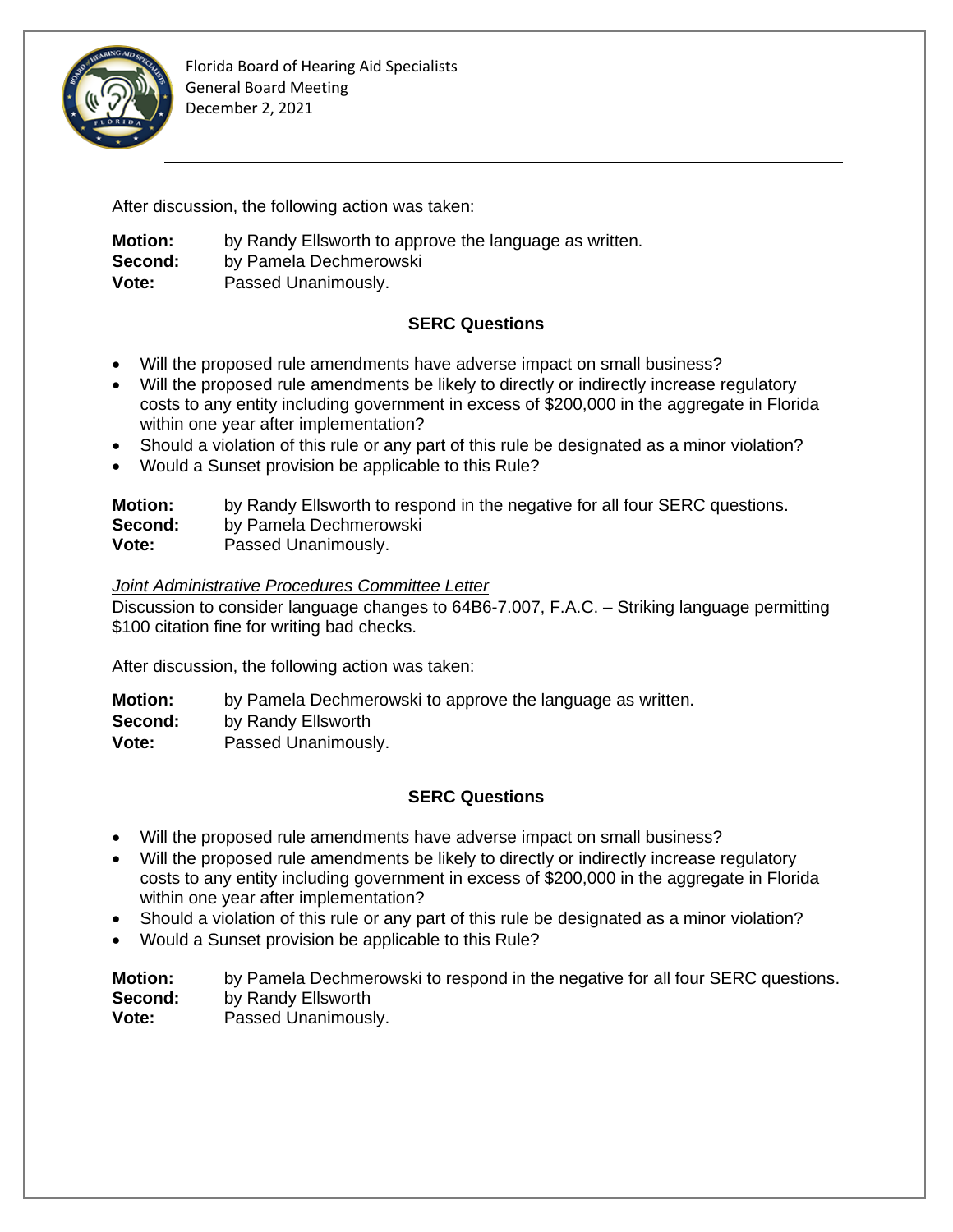

#### *Joint Administrative Procedures Committee Letter*

Discussion to consider language changes to 64B6-7.008, F.A.C. – Language stricken related to "Mediation for failure of a licensee to timely respond to continuing education audit as outlined in 64B6-5.003".

After discussion, the following action was taken:

**Motion:** by Pamela Dechmerowski to approve the language as written. **Second:** by Randy Ellsworth **Vote:** Passed Unanimously.

#### **SERC Questions**

- Will the proposed rule amendments have adverse impact on small business?
- Will the proposed rule amendments be likely to directly or indirectly increase regulatory costs to any entity including government in excess of \$200,000 in the aggregate in Florida within one year after implementation?
- Should a violation of this rule or any part of this rule be designated as a minor violation?
- Would a Sunset provision be applicable to this Rule?

**Motion:** by Pamela Dechmerowski to respond in the negative for all four SERC questions. **Second:** by Randy Ellsworth **Vote:** Passed Unanimously.

*Joint Administrative Procedures Committee Letter* **(TS – 00:23:00 Minutes)** Discussion: Stricken language in Rule 64B6-7.003, F.A.C., and the Application for Licensure, Form DH-MQA 1155, incorporated pursuant to s. 484.045 F.S.

After discussion, the following action was taken:

**Motion:** by Pamela Dechmerowski to approve the changes in the application as written.

**Second:** by Randy Ellsworth

**Vote:** Passed Unanimously.

#### **SERC Questions**

- 1. Will the proposed rule amendments have adverse impact on small business?
- 2. Will the proposed rule amendments be likely to directly or indirectly increase regulatory costs to any entity including government in excess of \$200,000 in the aggregate in Florida within one year after implementation?
- 3. Should a violation of this rule or any part of this rule be designated as a minor violation?
- 4. Would a Sunset provision be applicable to this Rule?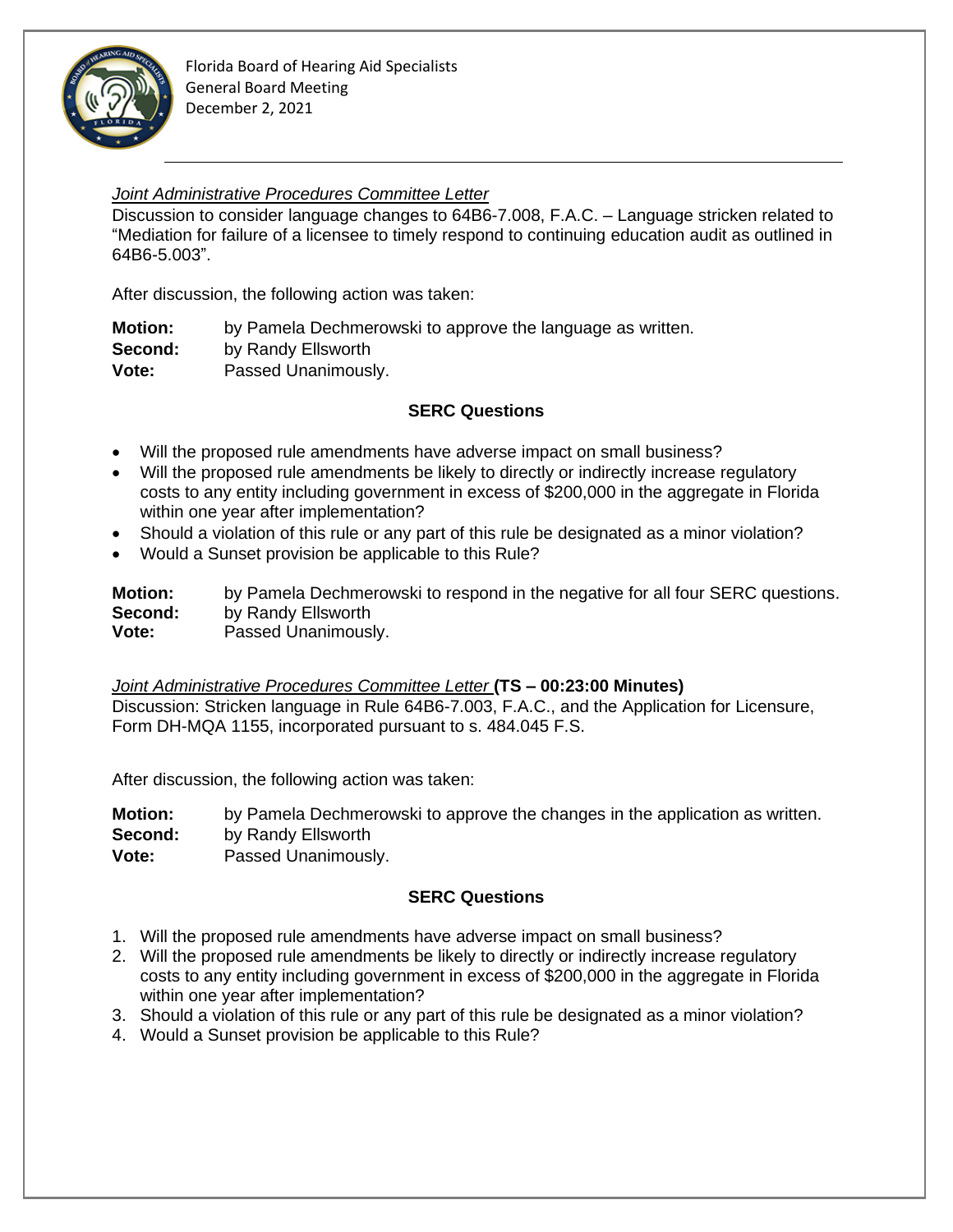

Florida Board of Hearing Aid Specialists General Board Meeting December 2, 2021

**Motion:** by Pamela Dechmerowski to respond in the negative for all four SERC questions. **Second:** by Randy Ellsworth **Vote:** Passed Unanimously

*Annual Regulatory Report* – No discussion *Rules Report* – No discussion

**DISCIPLINE – Determination of Waiver (TS – 00:28:00 Minutes)**

Charlotte A. Parker, H.A.S., DOH Case Number 2019-46377

PCP – Randy Ellsworth and Alan Lowell – Randy Ellsworth was recused. Charlotte Parker was not present and did not have legal representation. Kimberly Marshall, Assistant General Counsel, presented case.

After discussion, the following action was taken:

**Motion:** by Pamela Dechmerowski to accept the investigative report into evidence, find that respondent was properly served with the complaint and has waived her right to a formal hearing, to adopt the findings of fact as set forth in the administrative complaint, and adopt the conclusions of law as set forth in the administrative complaint and finds that it constitutes a violation of practice act. **Second:** by Thomas Hollern **Vote:** Passed Unanimously

Department recommended penalties of revocation of Respondent's license, an administrative fine of \$35,000 payable at \$7,000 per year for five years, and restitution of \$2,160 payable within 90 days (\$360 for patient EM and \$1,800 for patient RB).

Department recommended a cost motion of \$2,985.94 payable within five years at \$600 per year.

Pamela Dechmerowski inquired how payments would be collected if the Respondent's license was revoked. Assistant General Counsel noted that the debts would be sent to collections if they were not paid as required in the Final Order.

After discussion, the following action was taken:

**Motion:** by Pamela Dechmerowski to accept the Department recommended penalties of revocation of Respondent's license, an administrative fine of \$35,000 payable at \$7,000 per year for five years, and restitution of \$2,160 payable within 90 days (\$360 for patient EM and \$1,800 for patient RB). **Second:** by Thomas Hollern **Vote:** Passed Unanimously